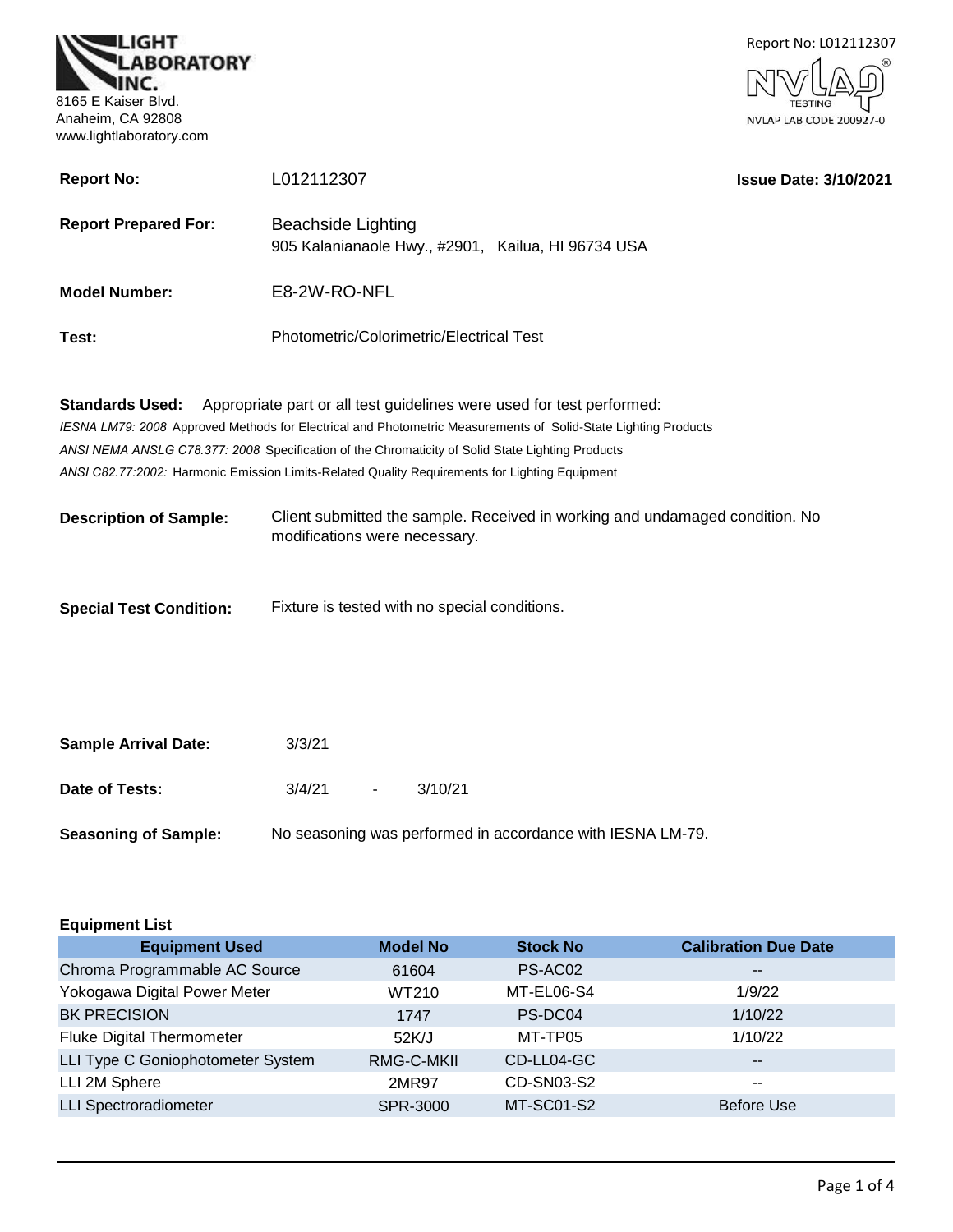





| <b>General Information</b>           |                           |
|--------------------------------------|---------------------------|
| <b>Manufacturer:</b>                 | <b>Beachside Lighting</b> |
| <b>Model Number:</b>                 | E8-2W-RO-NFL              |
| <b>Driver Model Number:</b>          | N/A                       |
| <b>Test Summary</b>                  |                           |
| <b>Total Lumens:</b>                 | 119.18                    |
| <b>Efficacy:</b>                     | 52.14                     |
| <b>Color Redering Index:</b>         | 16.9                      |
| <b>Correlated Color Temperature:</b> | 1000                      |
| Input Voltage (VAC/60Hz):            | 12.00                     |
| <b>Input Current (Amp):</b>          | 0.2558                    |
| Input Power (W):                     | 2.29                      |
| <b>Input Power Factor:</b>           | 0.7453                    |
| Current ATHD (%):                    | 63.1%                     |

| <b>Test Condition</b>                |      |
|--------------------------------------|------|
| Ambient Temperature (°C):            | 25.0 |
| <b>Stabilization Time (Hours):</b>   | 1:00 |
| <b>Total Operating Time (Hours):</b> | 1:35 |

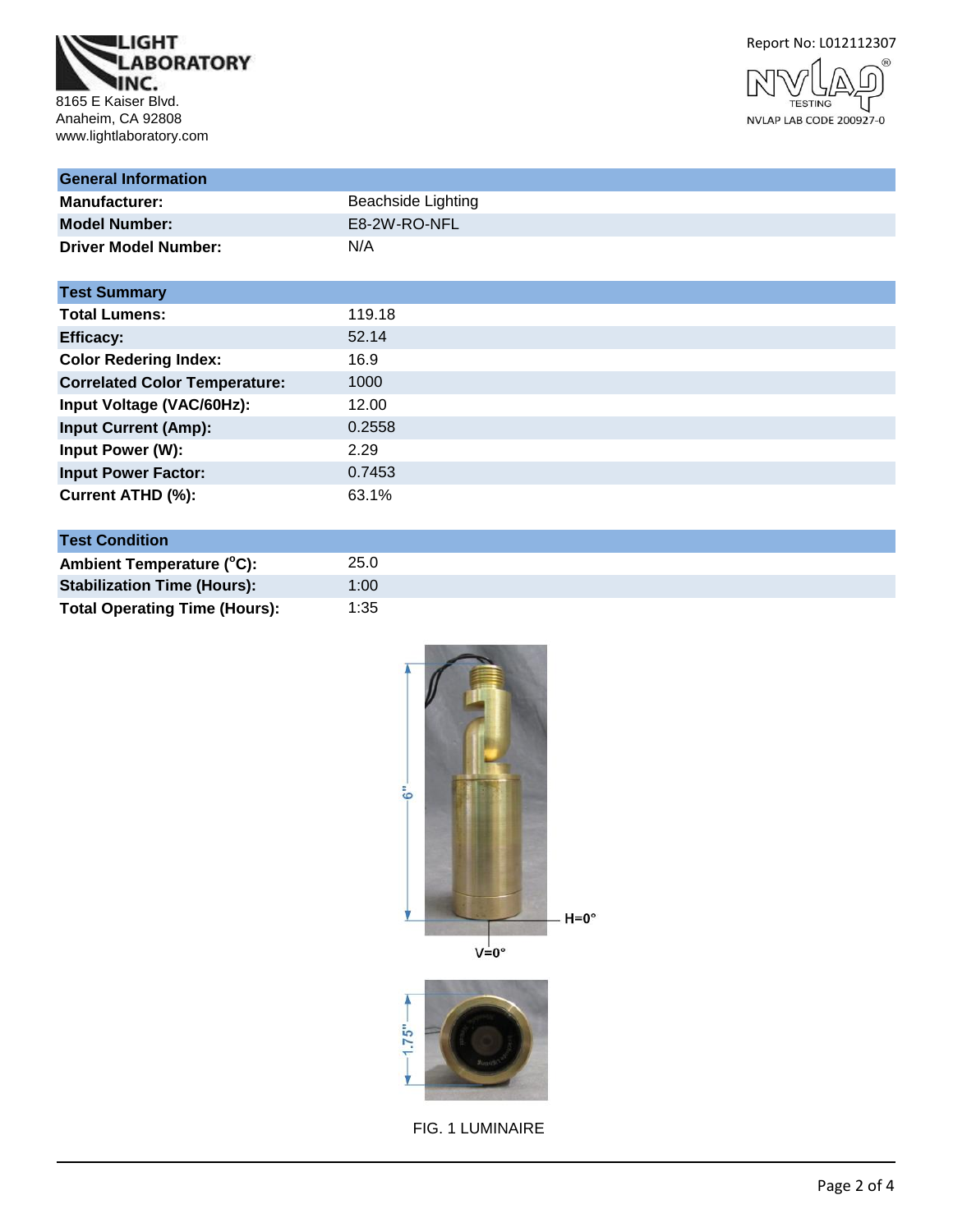



#### **Colorimetry Test Results**



#### **CRI & CCT**

| 0.6734    |
|-----------|
| 0.3262    |
| 0.4838    |
| 0.5273    |
| 16.90     |
| 1000      |
| 0.10881   |
|           |
| 9.43      |
| 75.40     |
| 35.23     |
| $-17.98$  |
| 8.24      |
| 90.26     |
| 5.40      |
| $-70.82$  |
| $-211.32$ |
| 66.41     |
| $-10.28$  |
| 77.00     |
| 28.17     |
| 63.90     |
| $-29.16$  |
|           |

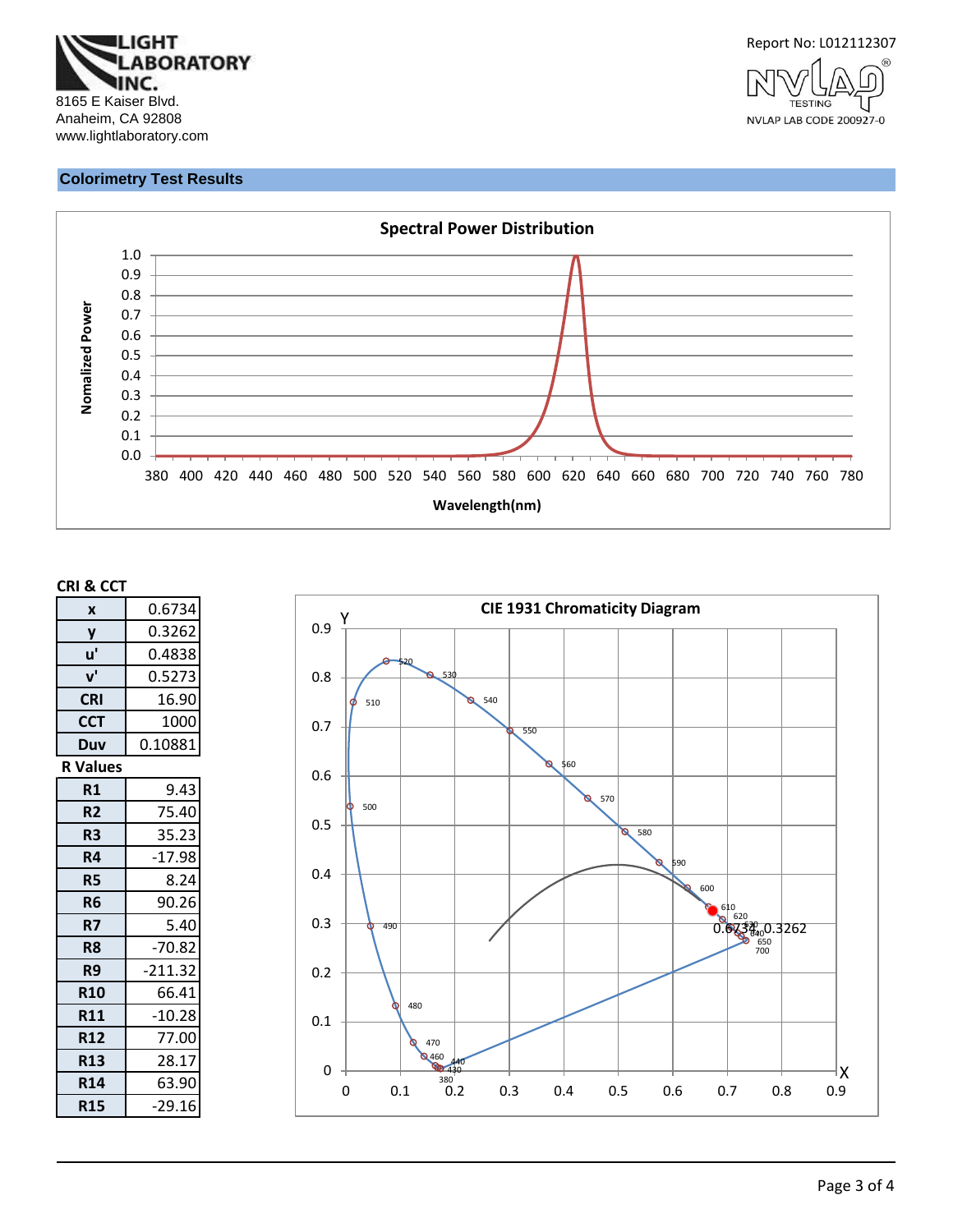



# **Test Methods**

#### **Photometric Measurements - Goniophotometer**

A Custom Light Laboratory Type C Rotating Mirror Goniophotometer was used to measure candelas(intensity) at each angle of distribution as defined by IESNA for the appropriate fixture type.

Ambient temperature is set to  $25^{\circ}$ C and is measured from the center of the fixture, within 1ft from the outside of the fixture. Temperature is maintained at  $25^{\circ}$ C throughout the testing process and the sample is stabilized for at least 30mins and longer as necessary for the sample to achieve stabilization.

Electrical measurements are measured using the listed equipment.

#### **Spectral Measurements - Integrating Sphere**

A Sensing Spectroradiometer SPR-3000, in conjunction with Light Laboratory 2 meter integrating sphere was used to measure chromaticity coordinates, correlated color temperature(CCT) and the color rendering index(CRI) for each sample.

Ambient temperature is set to 25°C and is measured from the center of the fixture, within 1ft from the outside of the fixture. Temperature is maintained at  $25^{\circ}$ C throughout the testing process and the sample is stabilized for at least 30mins and longer as necessary for the sample to achieve stabilization.

Electrical measurements are measured using the listed equipment.

Disclaimers:

This report must not be used by the customer to claim product certification, approval or endorsement by NVLAP, NIST or any agency of Federal Government.

Report Prepared by : Keyur Patel

Test Report Reviewed by:

Stanefing

Steve Kang Quality Assurance

*\*Attached are photometric data reports. Total number of pages: 9*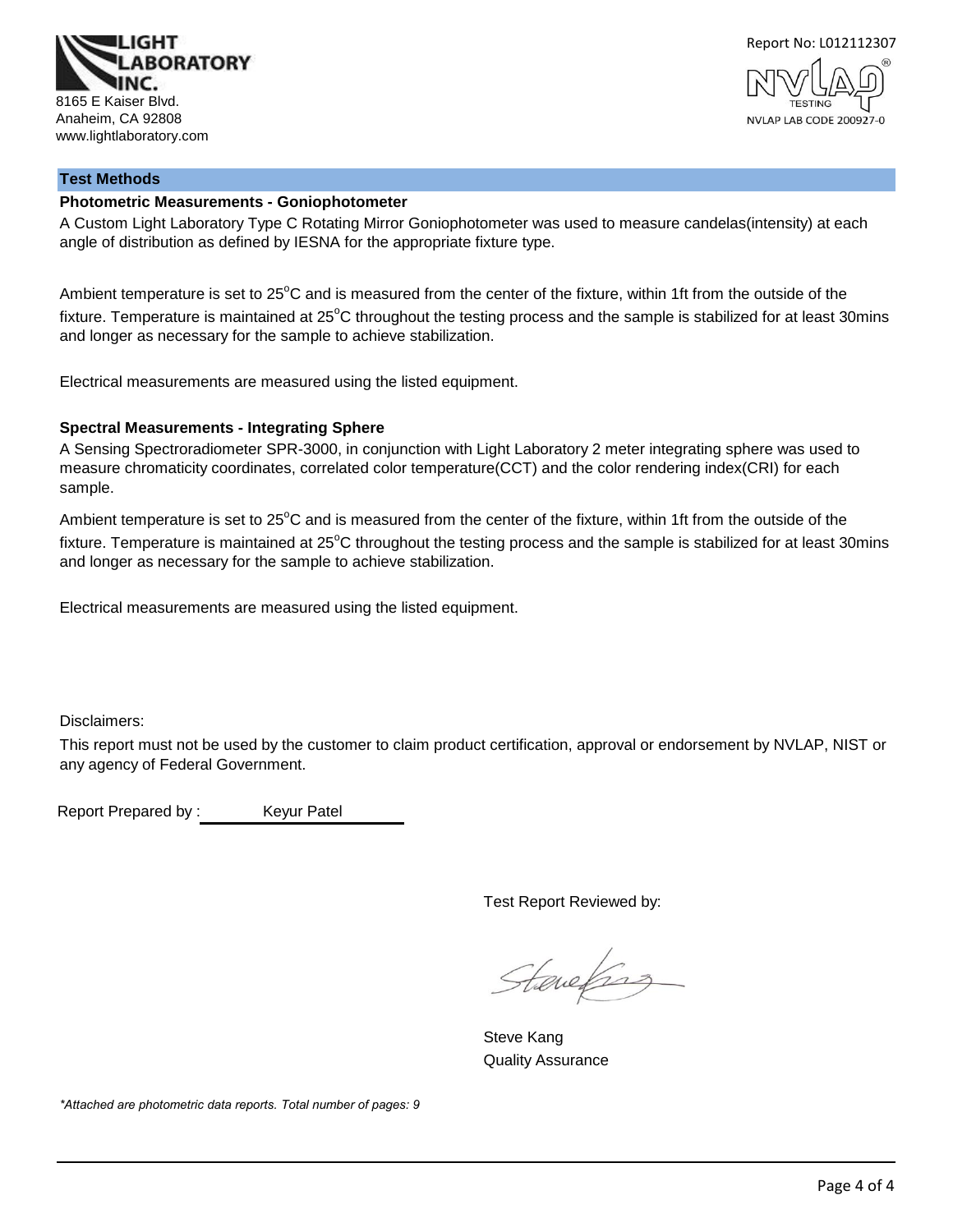

# **Photometric Test Report**

#### **IES FLOOD REPORT PHOTOMETRIC FILENAME : L012112307.IES**

#### **DESCRIPTIVE INFORMATION (From Photometric File)**

IESNA:LM-63-2002 [TEST] L012112307 [TESTLAB] LIGHT LABORATORY, INC. (www.lightlaboratory.com) [ISSUEDATE] 3/10/2021 [MANUFAC] Beachside Lighting [LUMCAT] E8-2W-RO-NFL [LUMINAIRE] E8 Fixture with 2 watt Red Orange Narrow Flood Optic [BALLASTCAT] N/A [OTHER] INDICATING THE CANDELA VALUES ARE ABSOLUTE AND [MORE] SHOULD NOT BE FACTORED FOR DIFFERENT LAMP RATINGS. [INPUT] 12VAC, 2.29W [TEST PROCEDURE] IESNA:LM-79-08

Note: Candela values converted from Type-C to Type-B

#### **CHARACTERISTICS**

| NEMA Type                    | 2 H x 2 V       |
|------------------------------|-----------------|
| Maximum Candela              | 1483            |
| Maximum Candela Angle        | OH OV           |
| Horizontal Beam Angle (50%)  | 12.9            |
| Vertical Beam Angle (50%)    | 12.9            |
| Horizontal Field Angle (10%) | 27.9            |
| Vertical Field Angle (10%)   | 27.9            |
| Lumens Per Lamp              | N.A. (absolute) |
| <b>Total Lamp Lumens</b>     | N.A. (absolute) |
| <b>Beam Lumens</b>           | 45              |
| <b>Beam Efficiency</b>       | N.A.            |
| Field Lumens                 | 89              |
| <b>Field Efficiency</b>      | N.A.            |
| Spill Lumens                 | 30              |
| Luminaire Lumens             | 119             |
| <b>Total Efficiency</b>      | N.A.            |
| <b>Total Luminaire Watts</b> | 2.29            |
| <b>Ballast Factor</b>        | 1.00            |
|                              |                 |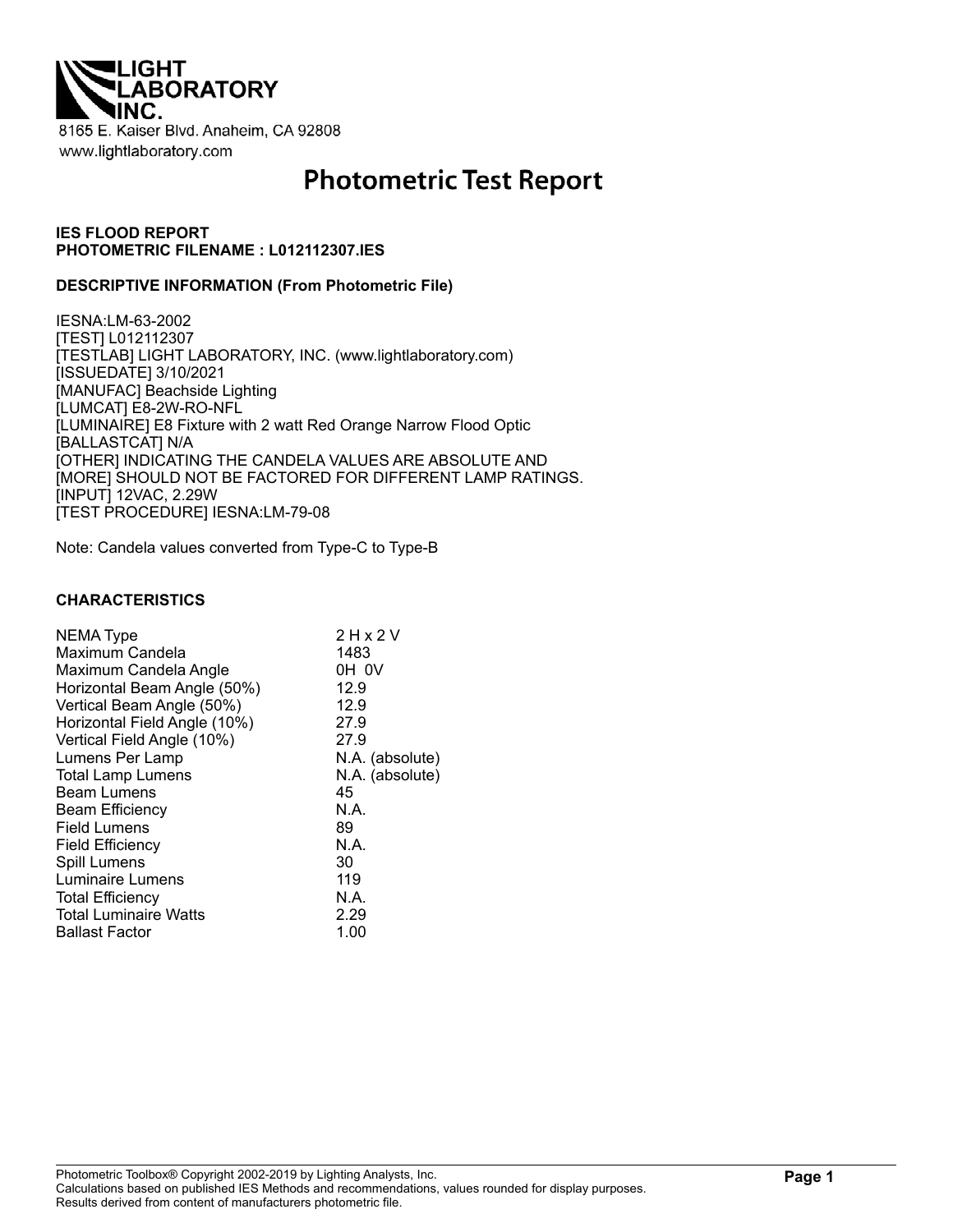## **IES FLOOD REPORT PHOTOMETRIC FILENAME : L012112307.IES**

#### **AXIAL CANDELA**

| DEG.                                                                                                                                                                                                                                                                                                                                                            | HOR.                                                                                                                                                                                                                                                                                                      | DEG.                                                                                                                                                                                                                                                                                                                                       | VERT.                                                                                                                                                                                                                                                                                            |
|-----------------------------------------------------------------------------------------------------------------------------------------------------------------------------------------------------------------------------------------------------------------------------------------------------------------------------------------------------------------|-----------------------------------------------------------------------------------------------------------------------------------------------------------------------------------------------------------------------------------------------------------------------------------------------------------|--------------------------------------------------------------------------------------------------------------------------------------------------------------------------------------------------------------------------------------------------------------------------------------------------------------------------------------------|--------------------------------------------------------------------------------------------------------------------------------------------------------------------------------------------------------------------------------------------------------------------------------------------------|
| 90<br>85<br>75<br>65<br>55<br>47.5<br>42.5<br>37.5<br>33<br>29<br>25.5<br>22.5<br>19.5<br>17<br>15<br>13<br>11<br>9<br>7<br>5<br>3<br>1<br>$\overline{0}$<br>$-1$<br>$-3$<br>$-5$<br>$-7$<br>-9<br>$-11$<br>$-13$<br>$-15$<br>$-17$<br>$-19.5$<br>$-22.5$<br>$-25.5$<br>$-29$<br>$-33$<br>37.5<br>$-42.5$<br>$-47.5$<br>$-55$<br>$-65$<br>$-75$<br>$-85$<br>-90 | 0<br>0<br>1<br>1<br>1<br>1<br>$\overline{\mathbf{c}}$<br>3<br>4<br>6<br>13<br>25<br>46<br>77<br>118<br>177<br>271<br>438<br>662<br>953<br>1260<br>1460<br>1483<br>1460<br>1260<br>953<br>662<br>438<br>271<br>177<br>118<br>77<br>46<br>25<br>13<br>6<br>4<br>3<br>$\frac{2}{1}$<br>1<br>1<br>1<br>0<br>0 | 90<br>85<br>75<br>65<br>55<br>47.5<br>42.5<br>37.5<br>33<br>29<br>25.5<br>22.5<br>19.5<br>17<br>15<br>13<br>11<br>9<br>7<br>5<br>3<br>1<br>0<br>$-1$<br>$-3$<br>$-5$<br>$-7$<br>-9<br>$-11$<br>$-13$<br>$-15$<br>$-17$<br>$-19.5$<br>$-22.5$<br>$-25.5$<br>-29<br>-33<br>37.5<br>-42.5<br>$-47.5$<br>-55<br>$-65$<br>$-75$<br>$-85$<br>-90 | 0<br>0<br>1<br>1<br>1<br>1<br>$\overline{c}$<br>3<br>4<br>6<br>13<br>25<br>46<br>77<br>118<br>177<br>271<br>438<br>662<br>953<br>1260<br>1460<br>1483<br>1460<br>1260<br>953<br>662<br>438<br>271<br>177<br>118<br>77<br>46<br>25<br>13<br>6<br>4<br>3<br>$\frac{2}{1}$<br>1<br>1<br>1<br>0<br>0 |

| Zone     | %    |
|----------|------|
| 0-20     | 89   |
| 0-30     | 95.2 |
| 0-40     | 96.9 |
| 0-60     | 98.5 |
| $0 - 80$ | 100  |
| $0 - 90$ | 100  |
| 10-90    | 40.7 |
| 20-40    | 7.9  |
| 20-50    | 8.7  |
| 40-70    | 2.4  |
| 60-80    | 1.5  |
| 70-80    | 0.7  |
| 80-90    | 0    |
| 90-110   | 0    |
| 90-120   | 0    |
| 90-130   | 0    |
| 90-150   | 0    |
| 90-180   | 0    |
| 110-180  | 0    |
| 0-180    | 100  |

# **ZONAL LUMEN SUMMARY**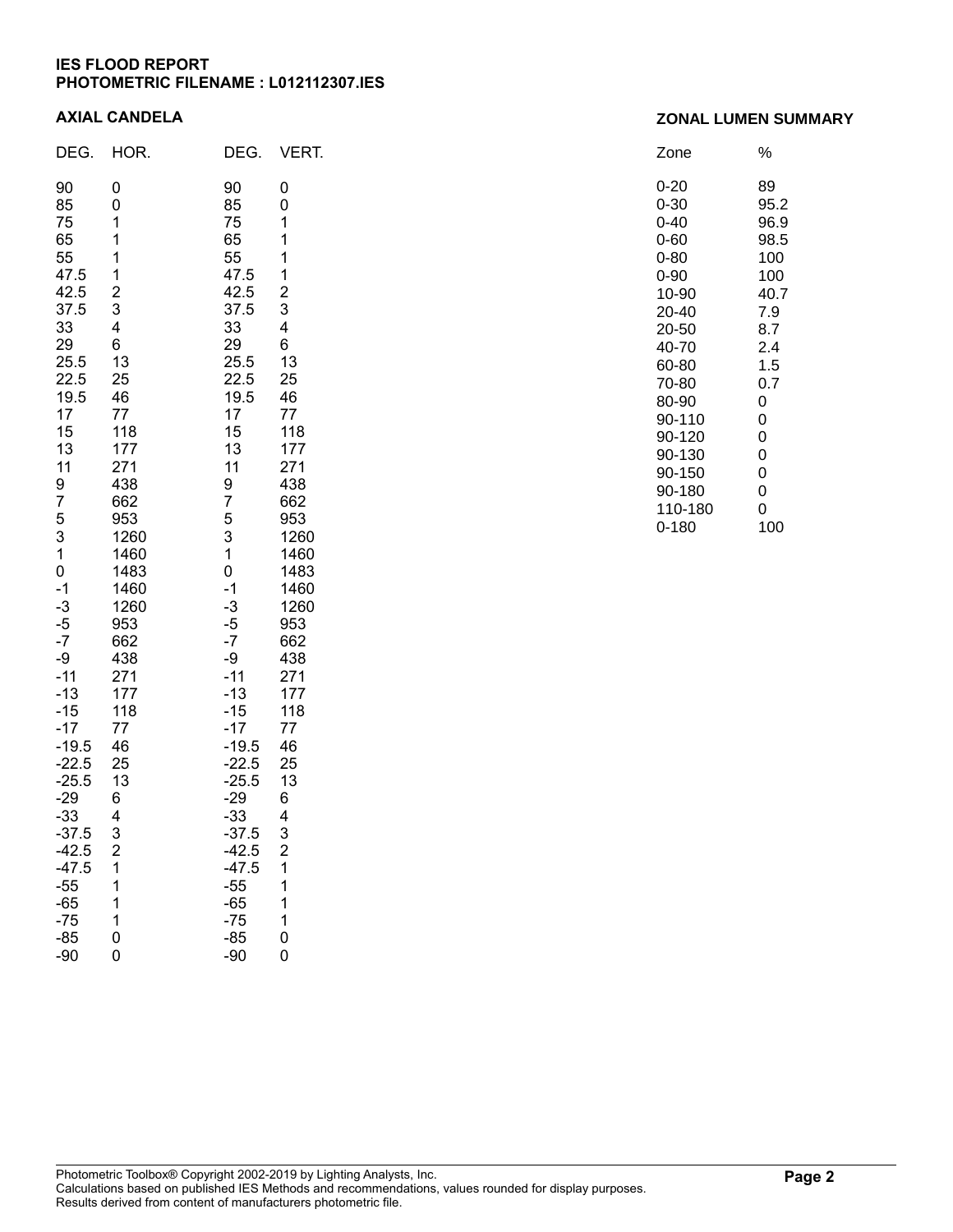## **IES FLOOD REPORT PHOTOMETRIC FILENAME : L012112307.IES**

# **AXIAL CANDELA DISPLAY**



Maximum Candela = 1483 Located At Horizontal Angle = 0, Vertical Angle = 0

H - Horizontal Axial Candela

V - Vertical Axial Candela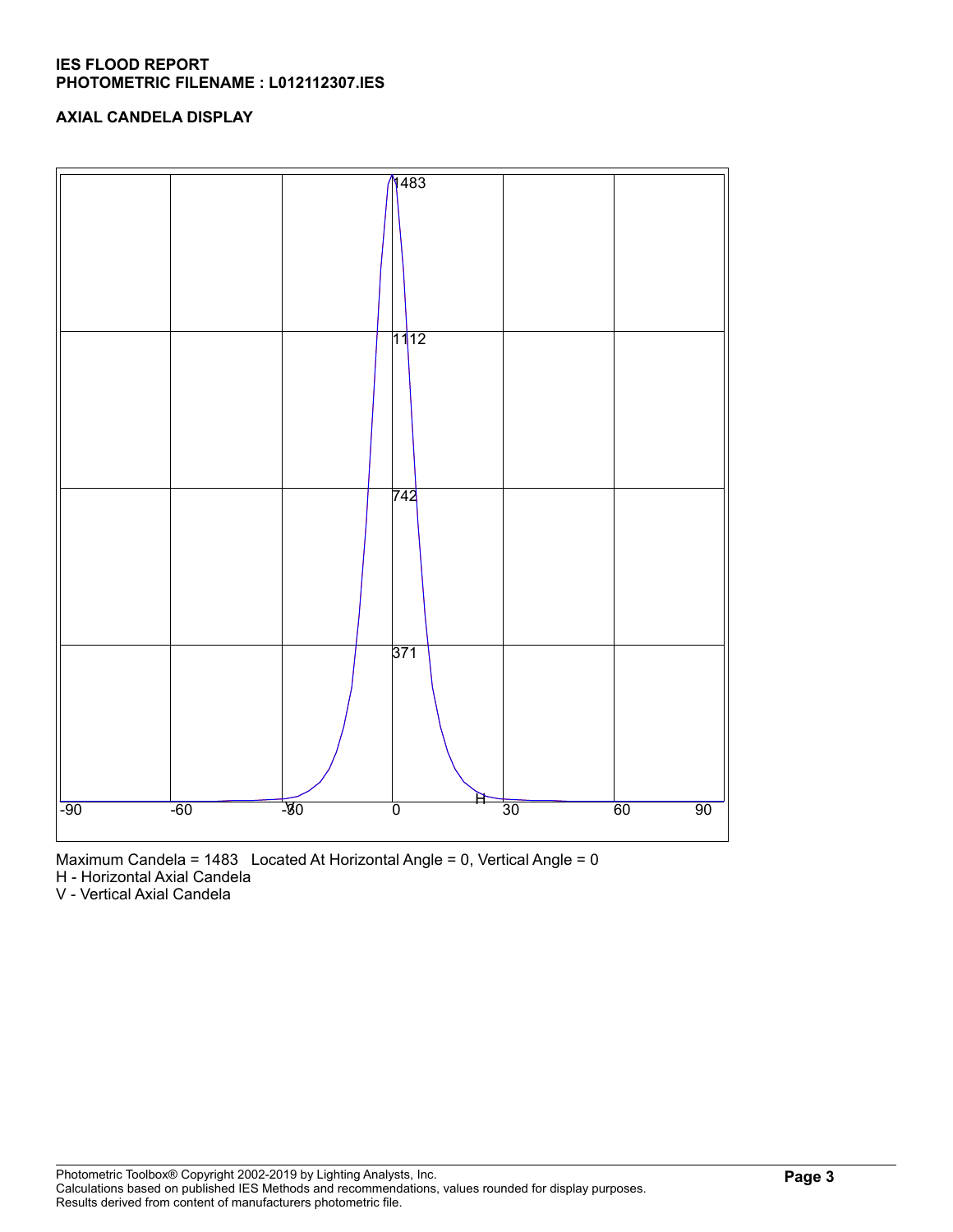## **IES FLOOD REPORT PHOTOMETRIC FILENAME : L012112307.IES**

# **ISOCANDELA CURVES**



Maximum Candela = 1483 Located At Horizontal Angle = 0, Vertical Angle = 0 50% Maximum Candela = 741.5 10% Maximum Candela = 148.3